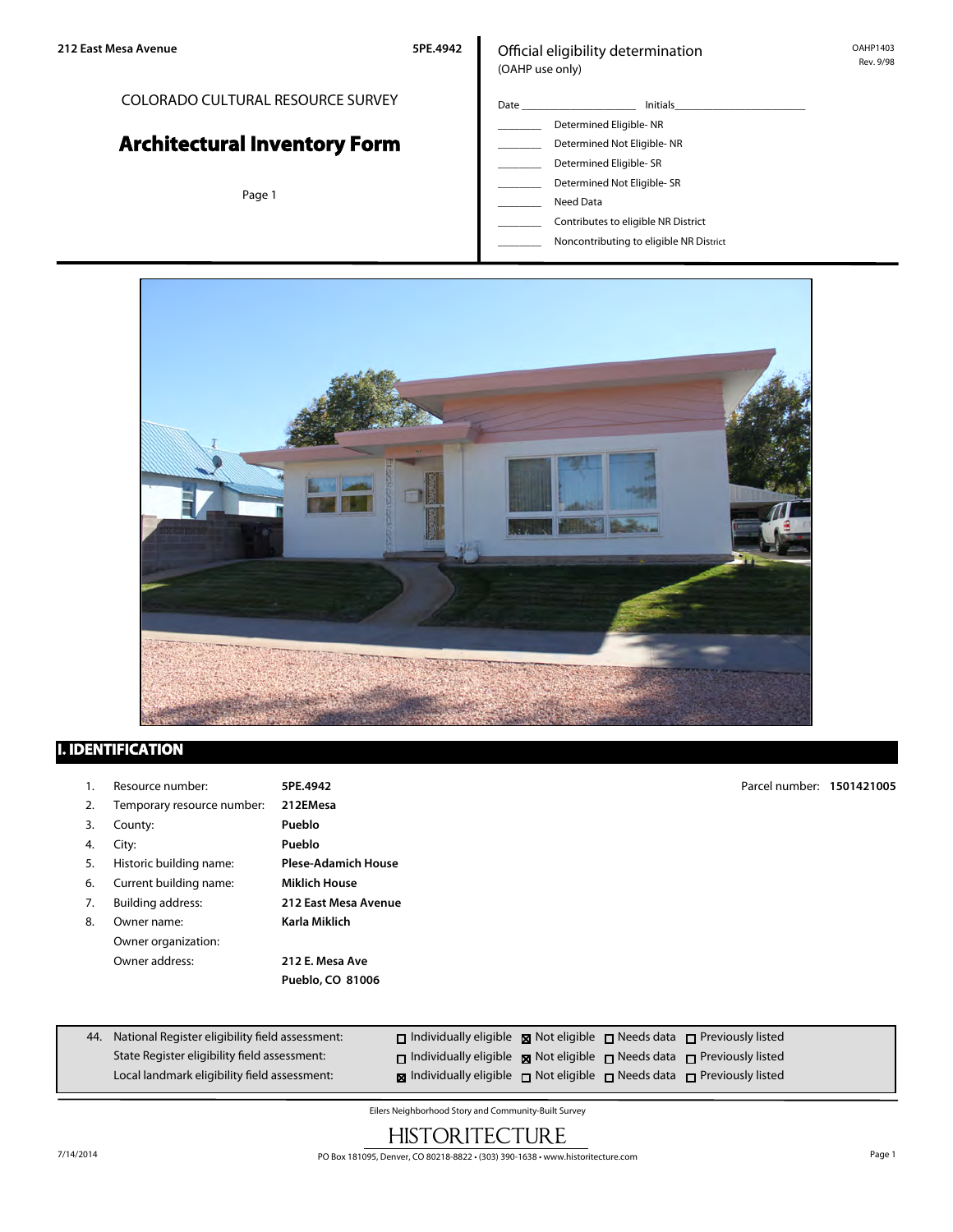Page 2

#### **II. GEOGRAPHIC INFORMATION**

- 9. P.M.: **6th** Township: **21S** Range: **65W NE** 1/4 **SW** 1/4 **SE** 1/4 **SE** 1/4 of section **1**
- 10. UTM Reference Zone: **13** Easting: **534224** Northing: **4232958**
- 11. USGS quad name: **Southeast Pueblo** Scale: **7.5** Year: **1994**
- 12. Lot(s): **Lots 7, 8, and 9, Block 3** Addition: **City Hall Place, Second Filing** Year of addition: **1889**
- 13. Boundary description and justification: **The boundary, as described above, contains but does not exceed the land historically associated with the property.**

**n** Metes and bounds exist

### **III. ARCHITECTURAL DESCRIPTION**

- 14. Building Plan (footprint, shape): **Square Plan** Other building plan descriptions:
- 15. Dimensions in feet: **1458 square feet**
- 16: Number of stories: **1.5**
- 17: Primary external wall material(s): **Stucco**

Other wall materials:

- 18: Roof configuration: **Flat Roof** Other roof configuration:
- 19: Primary external roof material: **Synthetic Roof** Other roof materials:
- 20: Special features: **Fence Porch**
- 21: General architectural description:

**Oriented to the north, this Modern Movements home has a portion that is one-and-one-half stories and another that is only a single story. The house features a nearly square plan. The home is faced in stucco, painted white. All of the trim is painted light pink. The flat roof has overhanging eaves and (likely) is covered in synthetic material.**

**The primary entry is located within the one-story portion of the house, near the center of the façade. A curvilinear sidewalk runs from the sidewalk along East Mesa Avenue up to the front door. Recessed under a flat-roofed front porch, the inside door is solid, lightly stained wood. The white storm door features metal security bars and bands of foliate decorative ironwork. The same decorative metalwork appears on the corner support for the porch roof. The house number, "212," appears on the porch fascia below the overhanging eave. Immediately east of the front door, there is a large, white, metal mailbox. Near the northeast corner of the façade, there is a four-window unit. Each window is rectangular and**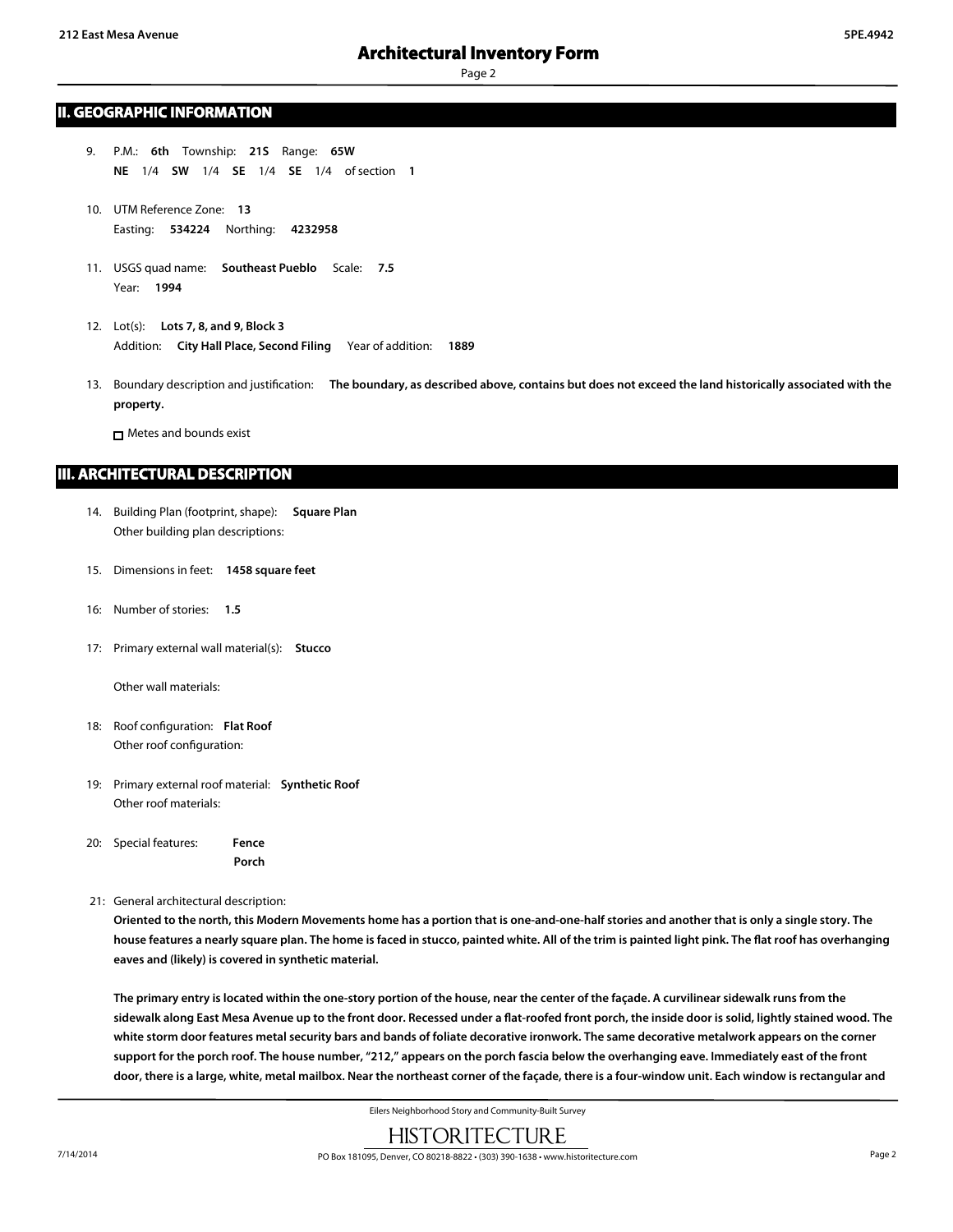Page 3

**horizontally oriented. The one-and-one-half story bay features a large, tripartite picture window. Each of the three sections within this window unit is composed of a large, rectangular, vertically oriented opening with a smaller, rectangular, and horizontally oriented lite below. This bay of the façade features a wide cornice with woodwork in a decorative chevron pattern. A white drainpipe runs from the porch gutter towards the foundation along the surface of this northwest bay. Immediately west of the drainpipe, near the foundation, is a utility meter.**

**A concrete block wall, with a decorative breezeblock band, obscures the view of the east elevation from the public right-of-way. There appear to be at least three window openings and a secondary entry on this side of the home. The four-window unit near the northeast corner of the house features two fixed pane, rectangular, horizontally oriented windows above two operable (likely slider) openings of the same size. South of this** window unit is another window; only the upper fixed-pane was visible. The interior door for the side entry was not visible from the public right**of-way. However, the storm door appears to match the front door and features white metal security bars. A small, oblong shaped porch light appears near the upper corner of the side door. Near the southeast corner of the house is a rectangular, vertically oriented, possibly double-hung window. This opening appears within a large rectangle of unpainted stucco, perhaps indicating the earlier presence of a two-window unit in this location.**

**The west elevation faces the concrete driveway which runs from East Mesa Avenue toward the carport and garage at the rear of the property. There are two identical windows on this side of the home. Both located in the southern half of the elevation, each window features a pair of square, two-lite (or slider) openings. A central air conditioning unit is located near the southwest corner of the house.**

**The south (rear) elevation of the home was difficult to see from the public right-of-way. There are window openings in both the one-and-one-half and single-story bays of the home. The taller portion of the house features a possibly four-lite picture window centered within the bay. The window in the shorter part of the home appears to be a long, rectangular, horizontally oriented, two-lite opening located on the upper portion of the elevation. A satellite dish is affixed to the cornice near the southwest corner of shorter bay roof.**

22. Architectural style: **Modern Movements**

Other architectural style: Building type:

#### 23. Landscape or special setting features:

**The property at 212 East Mesa Avenue contains a concrete sidewalk with a walkway leading to the front door. The front yard has a grass lawn, and the tree lawn also has well-manicured grass. A paved walkway also extends at the eastern edge of the property line from the street back to the house where trash services are kept. The western edge of the property line has a paved driveway that leads to a garage and carport at the rear of the lot.**

#### 24. Associated building, features or objects:

#### **Garage (with Carport)**

**This large, rectangular, brick, front-gabled accessory building is located near the southwest corner of the lot. The two garage doors, paneled and painted dark brown, face onto the alley behind the house. The southern gable face features horizontal siding stained dark brown. There is a square opening, covered with a board, centered in this gable face. Decorative, pink, wooden scrollwork appears along the eaves in the northfacing gable. The garage has a tall brick chimney along the ridgeline. A front-gabled, (likely) vinyl carport provides covered parking in the concrete driveway/pad located immediately north of the detached garage.**

#### **Incinerator**

**This brick accessory structure appears east of the double garage, separated by a wooden gate with faded green paint. The rear, south-facing elevation is painted light brown. The metal door, near its foundation, is missing.**

#### **Shed**

**This long, rectangular, brick, shed-roofed accessory building is difficult to see from the public right-of-way. It is located immediately east of the incinerator. It appears the rear wall of the shed is integrated into the rear brick wall which runs along the back of the property adjacent to the alley. The roof is metal. The rear elevation is painted light brown, but the west side is untreated brick. Neither the north nor east elevations of this shed are visible from the public right-of-way.**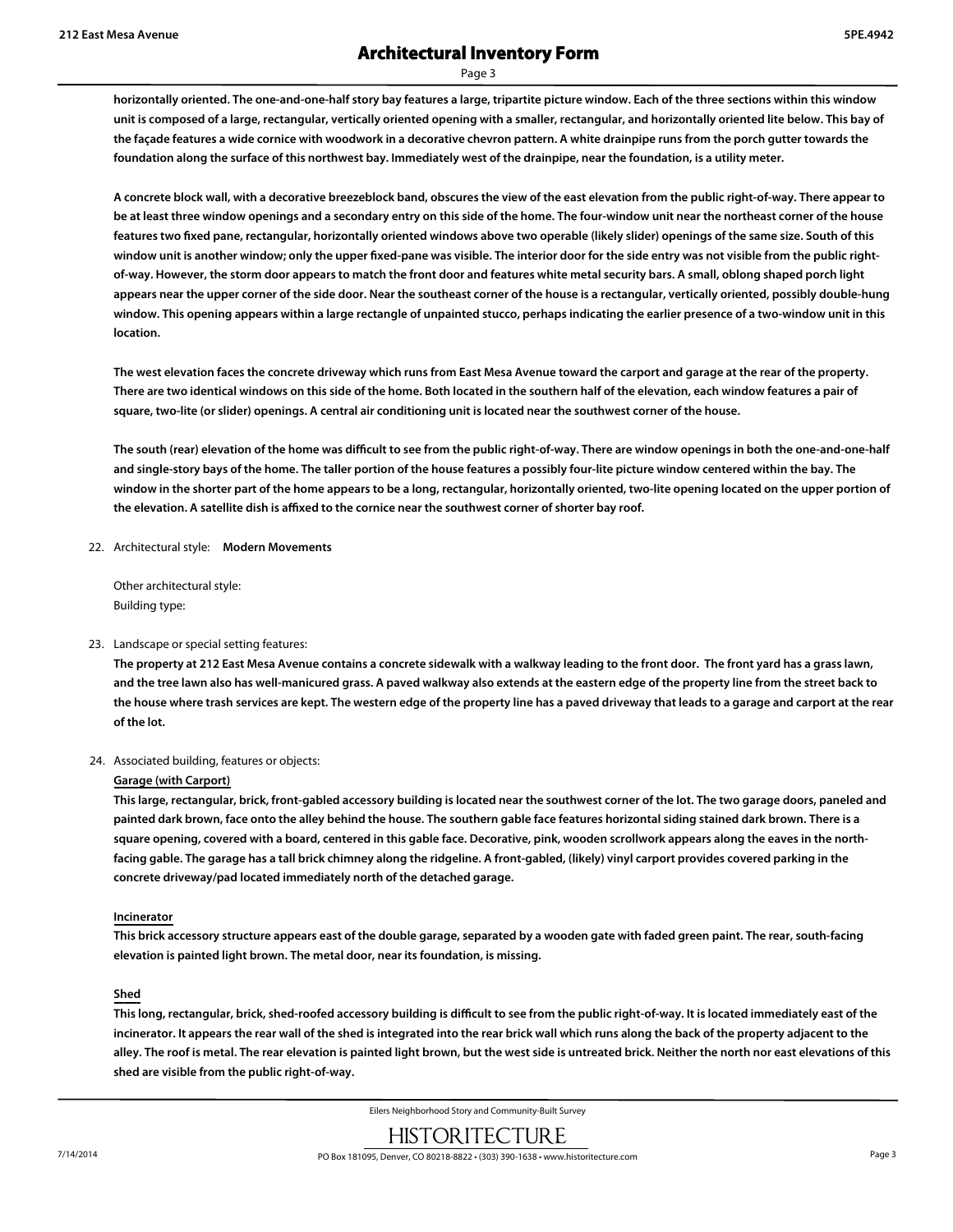Page 4

- 25. Date of Construction: **1959** Source of Information: **Pueblo County Assessor (online), house was built 1900 and dramtically remodeled in 1959. Ex** Actual □ Estimate
- 26. Architect: **Unknown** Source of Information:
- 27. Builder: **Perko Construction for 1959 remodel/rebuild** Source of Information: **Karla Miklich, Pueblo Chieftain article, Building Permit**
- 28. Original Owner: **Unknown** Source of Information:
- 29. Construction history:

*The following information comes from Karla Miklich:*

**Ca. 1948: "…The house was a wood frame, two story with a front porch. There was a black wrought iron fence all along the front yard. The fence sat atop a cement retaining wall. The neighbor's retaining wall is still there. Inside was long and narrow. The living room was in the front, next was the bedroom, then the kitchen. And, finally, the enclosed porch. The kitchen was fairly large with a gas stove, fridge with a tiny freezer, large old sink with very few cabinets. A pantry with lots of shelves was under the stairs. Access to the upstairs and basement was in the enclosed porch. The upstairs must have been used for boarders at one time because the room in the back had an old kitchen sink with a cabinet—nothing fancy…. There was a garage with a dirt floor, ash pit, outhouse and shed made with brick, cleaned by hand from the demolished Eilers Smelter. They (the accessory buildings) are still standing today."**

**Unspecified date (post-1948): "…Dad put in a shower and a sink (in the unfinished basement)."**

**1950s: "… [T]he front porch and steps were redone using cement. Black decorative wrought iron poles took the place of the wooden ones to hold up the front porch. Many hopscotch games, jacks and board games were played there with my friends. When the houses wooden siding was painted it was always white with dark green trim. In 1951 we put in a bathroom. Boy, was that ever great."**

**1959: "…The second story (of the original house) was taken down (by Perko Construction) in one piece with a crane and set down gently in the side yard…. During the remodel the east side of the house gained a beautiful kitchen, utility room and family room. A flat roof was put on… The old part of the house received new windows… (Since this remodel, the house) has always been white stucco with pink trim."**

**1994: "… a metal carport with a cable roof was put up in the front of the garage. Concrete replaced the large flower garden and grass that made up the side yard, so it would be easy to drive into the backyard. Both Mom and Dad were in their 70s so it was difficult for them to take care of a large garden. It was a good solution."**

**2005: "… In the backyard we put rock where it was bare and planted boxwoods and flowers. We had a concrete floor put in the garage. A nice pen was built in the same place Dad had his pigeon pen many years before. We added a larger window to the back of the family room and bigger closet in the back bedroom."**

30. Location: **Original Location** Date of move(s):

## **V. HISTORICAL ASSOCIATIONS**

31. Original use(s): **Domestic/Single Dwelling**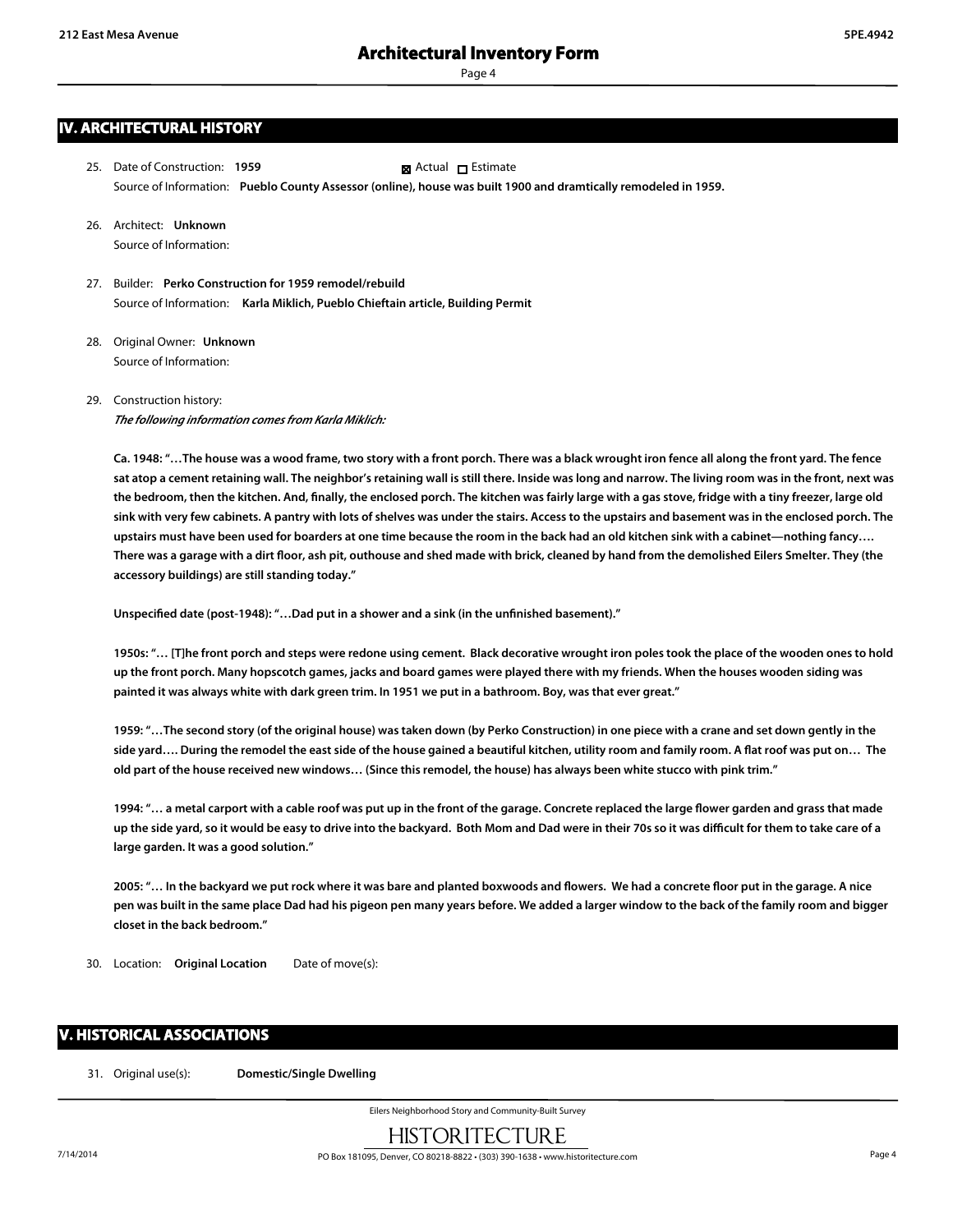- 32. Intermediate uses(s): **Domestic/Single Dwelling**
- 33. Current uses(s): **Domestic/Single Dwelling**
- 34. Site type(s): **Single-family domestic residence**

#### 35. Historical background:

*The following information comes from current resident Karla Miklich:*

**"The land the house is on is part of the Nolan Land grant that was transferred to Annie Blake in 1870, and it (the original home) was built in 1900. From 1919 to 1939 Anton Plese owned the two-story frame home with a porch. He worked at the steel mill and was married to a woman named Mary. I'm not sure how many children they raised there. He was an immigrant from Yugoslavia. In 1939 the deed was transferred to his son William Plese. I believe that he rented it out. In 1948 my parents, Tony R. (Electrician in Union Local 12) and Frances Adamich bought the house…. When my parents bought the house… they had been married for four years—still a young married couple; I was two years old at the time. My brother was born in 1951. They raised us there and stayed until they died…."**

**Frances passed away in 2001 and Tony in 2005. Karla, a District 70 Elementary School teacher at South Mesa Elementary, and her husband, Ray, a District 60 teacher at Risley Middle School, purchased Karla's childhood home in 2005 after living in St. Charles Mesa and El Camino on Pueblo's South Side.**

**Karla Miklich remembers the day the Perko Construction crew removed the second story from the original house on the lot. "It was amazing. A picture was in the paper. I was in seventh grade, attending St. Mary's across the street. My teacher didn't let our class watch. I was disappointed. Other classes were allowed to go to the window. There was nothing I could do." She remembers her "Mom carefully chose items for the house. In the kitchen I still use her pink oven, stove and sink. The pink countertops are flecked with copper to go with the copper backsplash. The cabinets are whitewashed birch with sleek copper handles." She also recalls "Dad kept a beautiful yard and grew roses. I've never seen any like them since. We had lovely yellow and pink roses trailing up the side of the brick garage. Even in the areas where there was no grass he kept it weed free. Everyone in the neighborhood, poor or rich, kept their yards immaculate."**

**This house holds many happy memories of birthdays, holidays, and family:**

**- "My Aunt Minka, who owned a bakery on Northern and Eilers (avenues), would always bake (me) a special birthday cake. I remember how I used to count the days until April 5th. I would anxiously watch for her at the front door. Then I would see her car pull up and my heart would start jumping for joy… The cake was usually decorated with beautiful roses Minka made from frosting, and sometimes a little ballerina would stand alongside the candles…"**

**- "Holidays at our home were always filled with traditional Slovenian foods—kolbasie, hard boiled eggs, ham, kroffe, and walnut potica that Mom baked. A sparkling, perfectly decorated Christmas tree sat in the living room. Sometimes I couldn't fall asleep on Christmas Eve, so I would hide behind the chair in the living room and stare up into the sky hoping to see Santa…"**

**- "Fuzzy was a sweet little chick given to me for Easter when I was very young… My brother and I used to play with her. Our house was long and narrow. It was open from the living room, through the bedroom to the kitchen. Mom kept the floors spotless so they were always kind of slippery. We would take turns running down the hallway and Fuzzy would run after us as fast as she could. Her little legs would be moving so fast as she turned the corner into the kitchen, they would slide out just like in a cartoon… I don't remember whatever happened to Fuzzy, but as an adult I still have chickens… we keep in the backyard… in the same place Dad had his pigeon pen many years ago. Fuzzy started it all for me." - "One of my first memories was when my brother was born in 1951… I was so anxious for Mom to come home. At the time, children were not allowed in the hospital, so we stood outside and she was able to wave at me from her window. When she brought the baby boy home I was so excited. She placed him in a pretty bassinette with yellow ruffles. I can still see him lying there as if it were yesterday. I had a baby brother!..." - "I think we bought our first TV around 1956… Family and friends would come to our house to watch Liberace every week… I actually would cry when it was over. My brother and I liked watching cowboy shows. He liked Roy Rogers and I liked Gene Autry."**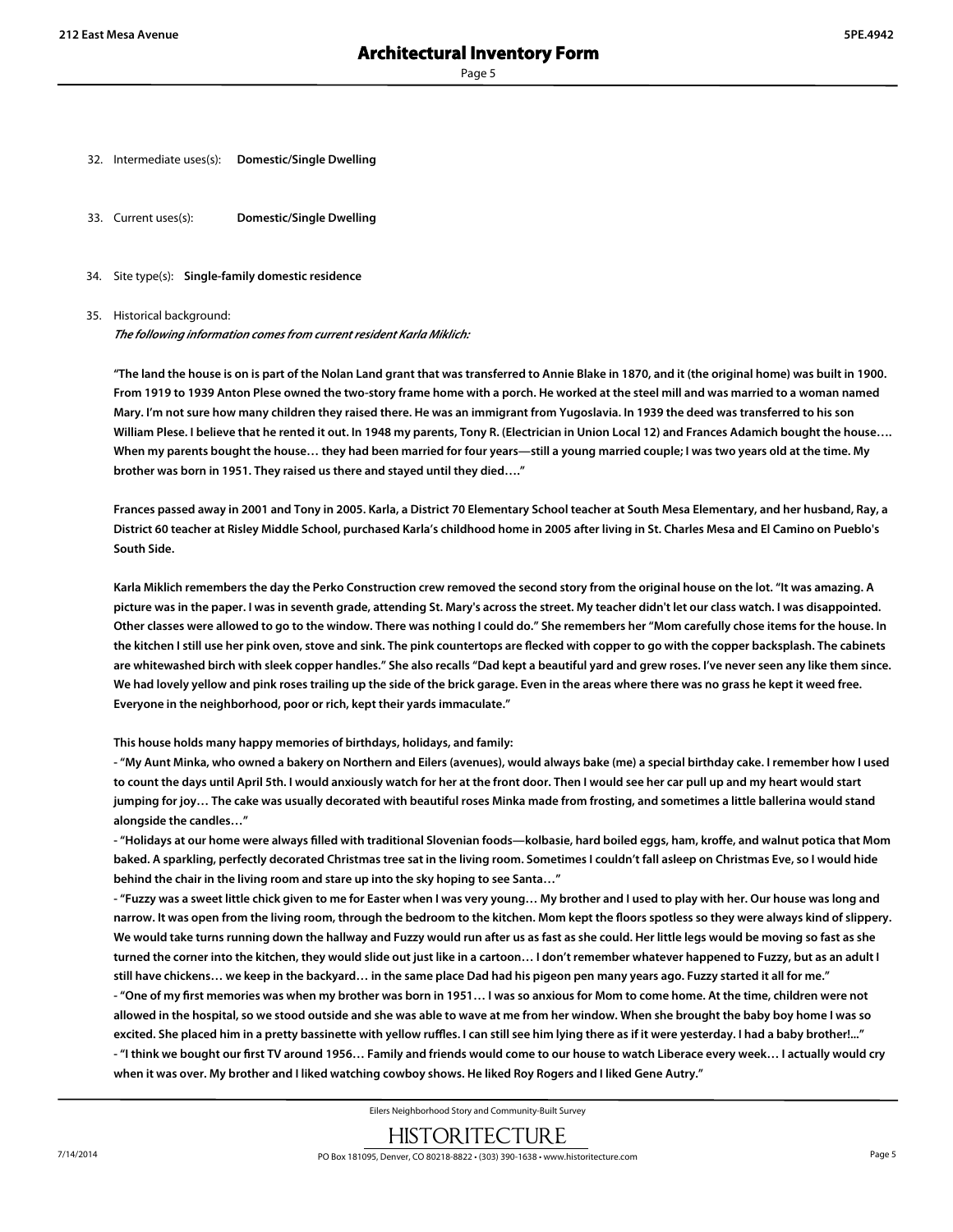Page 6

**- "One Sunday Mom had made spaghetti and meatballs. As she was setting the table we realized Pat Boone was on TV. We all went into the living room to watch him sing. When we went back into the kitchen, there was our cat, Whitey, on the table, with her head in the pot of meatballs and**

**sauce, eating to her heart's content… I didn't see Whitey for a long time after that… (but) she found her way back home."**

**- "Our Mother and Father made a good life for us. It wasn't always perfect, but we were happy."**

36. Sources of information:

**City of Pueblo Division of Inspection. "Application for Certificate of Occupancy." 14 October 1959.**

**Miklich, Karla. "Birthday (memoir)." April 2014.**

**Miklich, Karla. "Fuzzy the Chick (memoir)." April 2014.**

**Miklich, Karla. "Mom and Dad (memoir)." April 2014.**

**Miklich, Karla "Property Owner Worksheet: 212 East Mesa Avenue." 2013.**

**Miklich, Karla. Personal Interview. 20 March 2014.**

**Miklich, Karla. "Sonny, My Brother (memoir)." April 2014.**

**"Speedy Techniques in Remodeling." Pueblo Chieftain. 16 October 1959, 8A.**

### **VI. SIGNIFICANCE**

- 37. Local landmark designation:  $\Box$  Yes  $\boxtimes$  No Designation authority: Date of designation:
- 38. Applicable National Register criteria:
	- $\boxtimes$  A. Associated with events that have made a significant contribution to the broad patterns of our history.
	- $\square$  B. Associated with the lives of persons significant in our past.
	- $\Box$  C. Embodies the distinctive characteristics of a type, period, or method of construction, or that represent the work of a master, or that possess high artistic values, or that represent a significant and distinguishable entity whose components may lack individual distinction.
	- $\square$  D. Has yielded, or may be likely to yield, information important in prehistory or history.
	- $\square$  Qualifies under Criteria Considerations A through G (see manual).
	- $\square$  Does not meet any of the above National Register criteria.

Applicable Colorado State Register criteria:

- $\boxtimes$  A. Associated with events that have made a significant contribution to history.
- $\square$  B. Connected with persons significant in history.
- $\boxtimes$  C. Has distinctive characteristics of a type, period, method of construction or artisan.
- $\square$  D. Is of geographic importance.
- $\square$  E. Contains the possibility of important discoveries related to prehistory or history.
- $\square$  Does not meet any of the above Colorado State Register criteria.

Applicable City of Pueblo landmark criteria:

- $\Box$  1a. History: Have direct association with the historical development of the city, state, or nation; or
- $\Box$  1b. History: Be the site of a significant historic event; or
- $\Sigma$  1c. History: Have direct and substantial association with a person or group of persons who had influence on society.
- $\boxtimes$  2a. Architecture: Embody distinguishing characteristics of an architectural style or type; or
- $\Sigma$  2b. Architecture: Be a significant example of the work of a recognized architect or master builder, or
- $\Box$  2c. Architecture: Contain elements of architectural design, engineering, materials, craftsmanship, or artistic merit which represent a significant or influential innovation;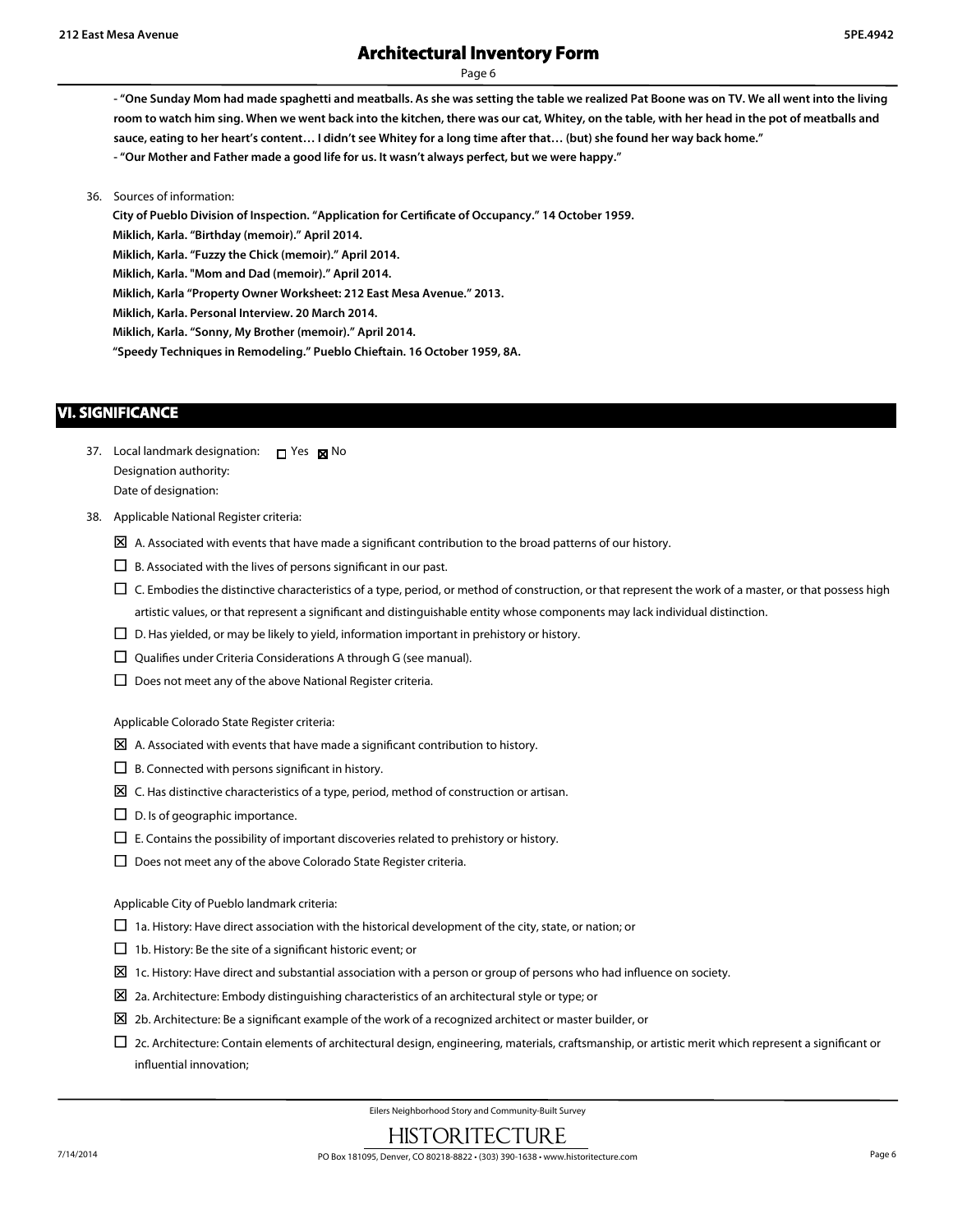Page 7

- $\Box$  2d. Architecture: Portray the environment of a group of people or physical development of an area of the city in an era of history characterized by a distinctive architectural style.
- $\Box$  3a. Geography: Have a prominent location or be an established, familiar, and orienting visual feature of the contemporary city, or
- $\Box$  3b. Geography: Promote understanding and appreciation of Pueblo's environment by means of distinctive physical characteristics or rarity; or
- $\Box$  3c. Geography: Make a special contribution to Pueblo's distinctive character.
- $\square$  Does not meet any of the above City of Pueblo landmark criteria.

- 39. Areas of significance: **Architecture Ethnic Heritage/European**
- 40. Period(s) of Significance: **1959; 1959-1964**
- 41. Level of Significance: □ National □ State 図 Local □ Not Applicable
- 42. Statement of Significance:

**This property is associated with the Adamich family; Karla (Adamich) Miklich moved into the house when she was two years old, and now she and her husband live in her childhood home. Character-defining features of this former two-story house, much-altered to create the current Modern Movements home, include the flat roofs, picture window, and wide cornice. This property does not possess sufficient significance to be considered individually eligible for listing on the National Register of Historic Places or the Colorado State Register of Historic Properties. However, it is individually eligible as a Pueblo Landmark. It is associated with Pueblo's Slovenian-American community (local criterion 1c), embodies the characteristics of a Modern Movements home (local criterion 2a), and is the work of local builder Andrew Perko (local criterion 2b) who executed the removal of the original second story and altered the Adamich home to resemble his at 1145 Eilers Avenue.**

43. Assessment of historic physical integrity related to significance:

**This home exhibits a high level of physical integrity relative to the seven aspects of integrity as defined by the National Park Service and the Colorado Historical Society: location, setting, design, materials, workmanship, feeling, and association. The only changes, since the radical alteration of the house in 1959, include addition of a metal carport in front of the existing garage (1994) and minor landscaping modifications. This building retains sufficient physical integrity to convey its significance.**

#### **VII. NATIONAL REGISTER ELIGIBILITY ASSESSMENT**

- 44. National Register eligibility field assessment: State Register eligibility field assessment: Local landmark eligibility field assessment:
- 45. Is there National Register district potential:  $\Box$  Yes  $\boxtimes$  No  $\Box$  Needs Data
	- Discuss: **The Eilers Neighborhood Story and Community-Built Survey project identified part of a potential Pueblo local landmark historic district associated with Pueblo's Slovenian-Americans community. Such a district would include all of the resources surveyed for this small project but the boundary extends to a much wider geographic area. More survey is needed to determine the appropriate local historic district boundaries. Based upon the information gathered thus far, this resource would be contributing to the proposed local historic district.**

If there is National Register district potential, is this building contributing:  $\Box$  Yes  $\Box$  No  $\boxtimes$  N/A

 $\Box$  Individually eligible  $\boxtimes$  Not eligible  $\Box$  Needs data  $\Box$  Previously listed □ Individually eligible ■ Not eligible □ Needs data □ Previously listed  $\boxtimes$  Individually eligible  $\Box$  Not eligible  $\Box$  Needs data  $\Box$  Previously listed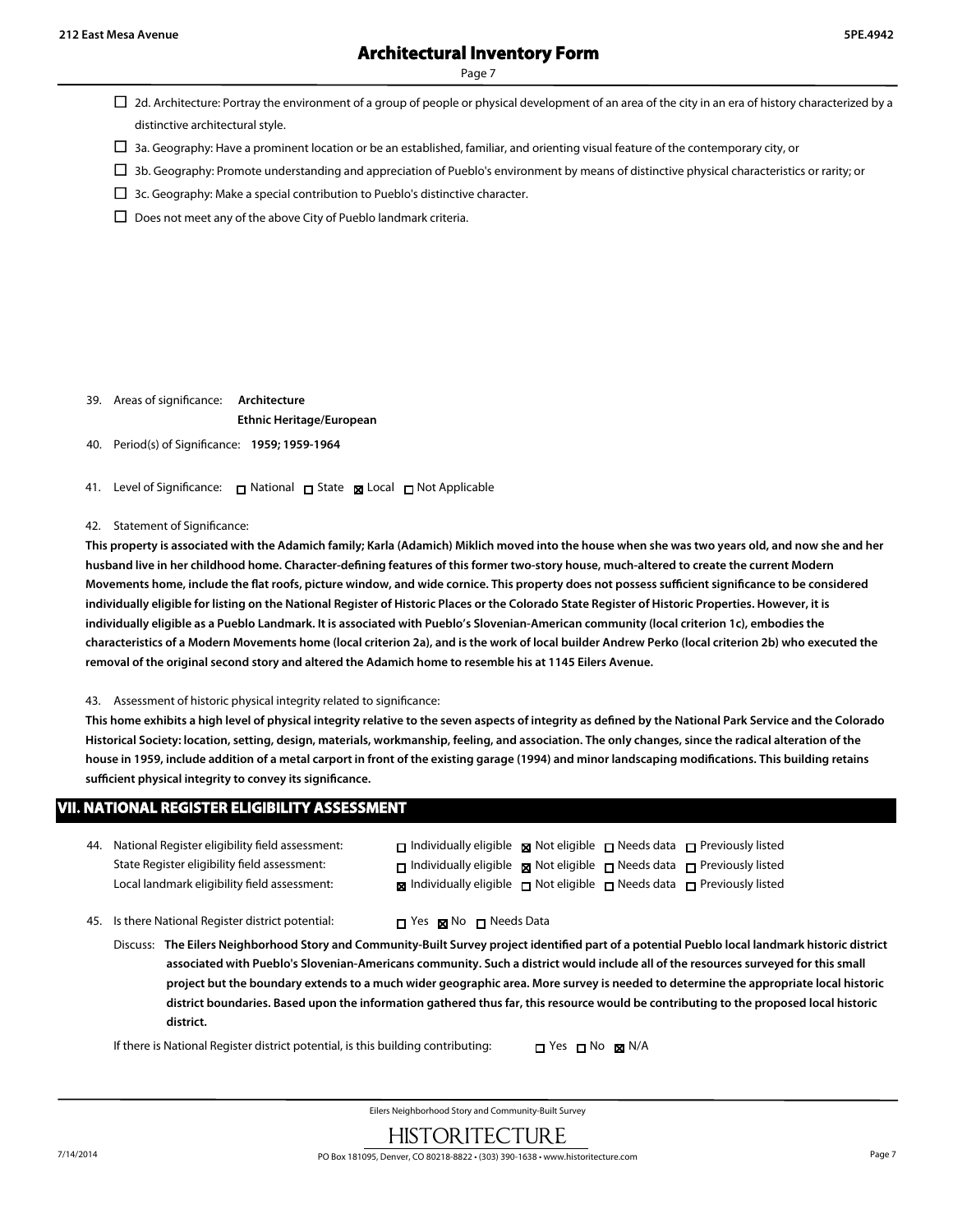Page 8

46. If the building is in existing National Register district, is it contributing:  $\Box$  Yes  $\Box$  No  $\boxtimes$  N/A

| 47. | Digital photograph file name(s):<br>Digital photographs filed at: | mesaavee0212 - 1.tif through mesaavee0212 - 5.tif<br>Robert Hoag Rawlings Public Library<br>100 E. Abriendo Avenue<br>Pueblo, CO 81004-4290 |
|-----|-------------------------------------------------------------------|---------------------------------------------------------------------------------------------------------------------------------------------|
| 48. | Report title:                                                     | Eilers Neighborhood Story and Community-Built Survey                                                                                        |
| 49. | Date(s):                                                          | 10/22/2013                                                                                                                                  |
| 50: | Recorder(s):                                                      | <b>Mary Therese Anstey</b>                                                                                                                  |
| 51: | Organization:                                                     | Historitecture, LLC                                                                                                                         |
| 52: | Address:                                                          | PO Box 181095<br>Denver, CO 80218-8822                                                                                                      |

53: Phone number(s): **303-390-1638**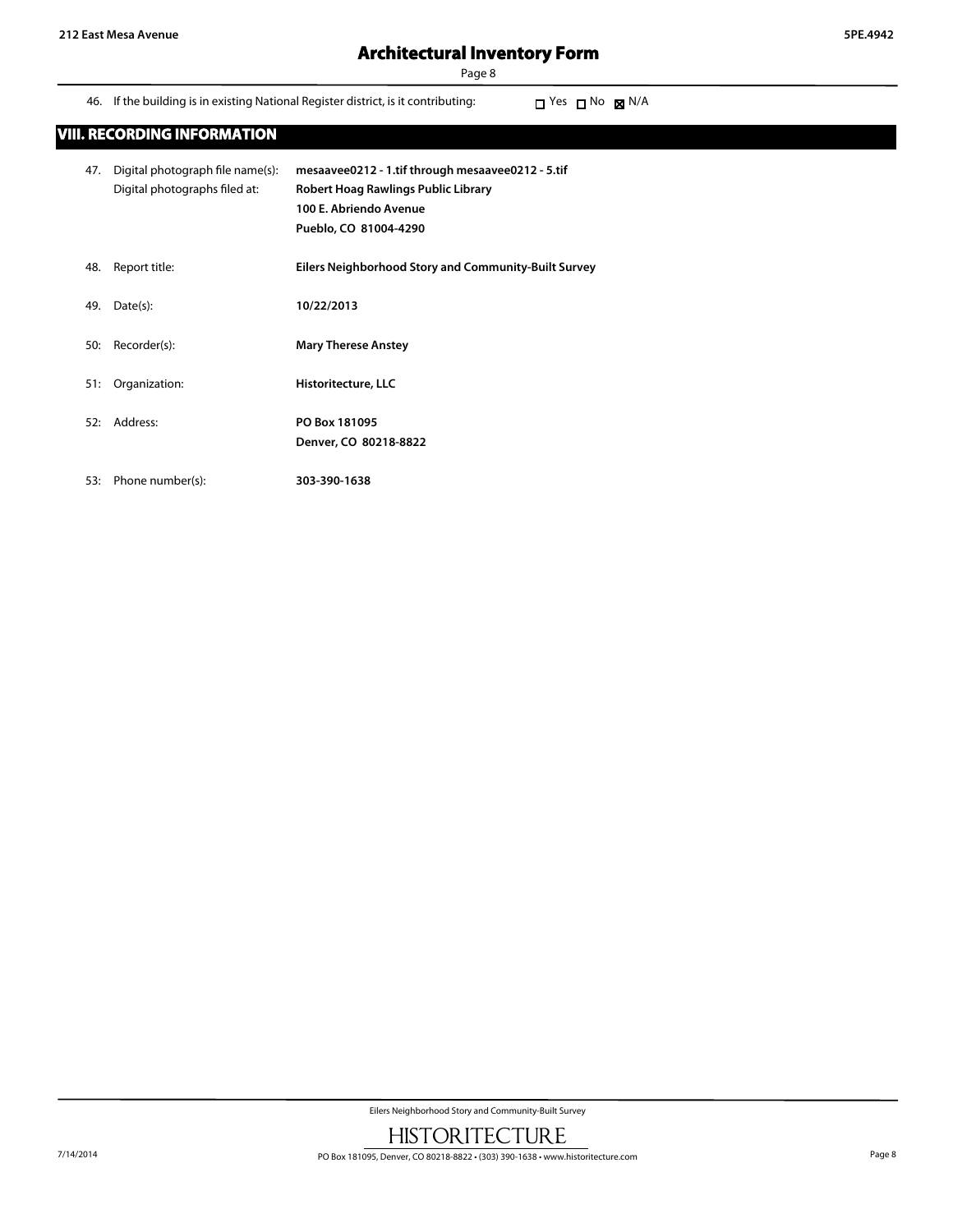Page 9

# **SKETCH MAP**